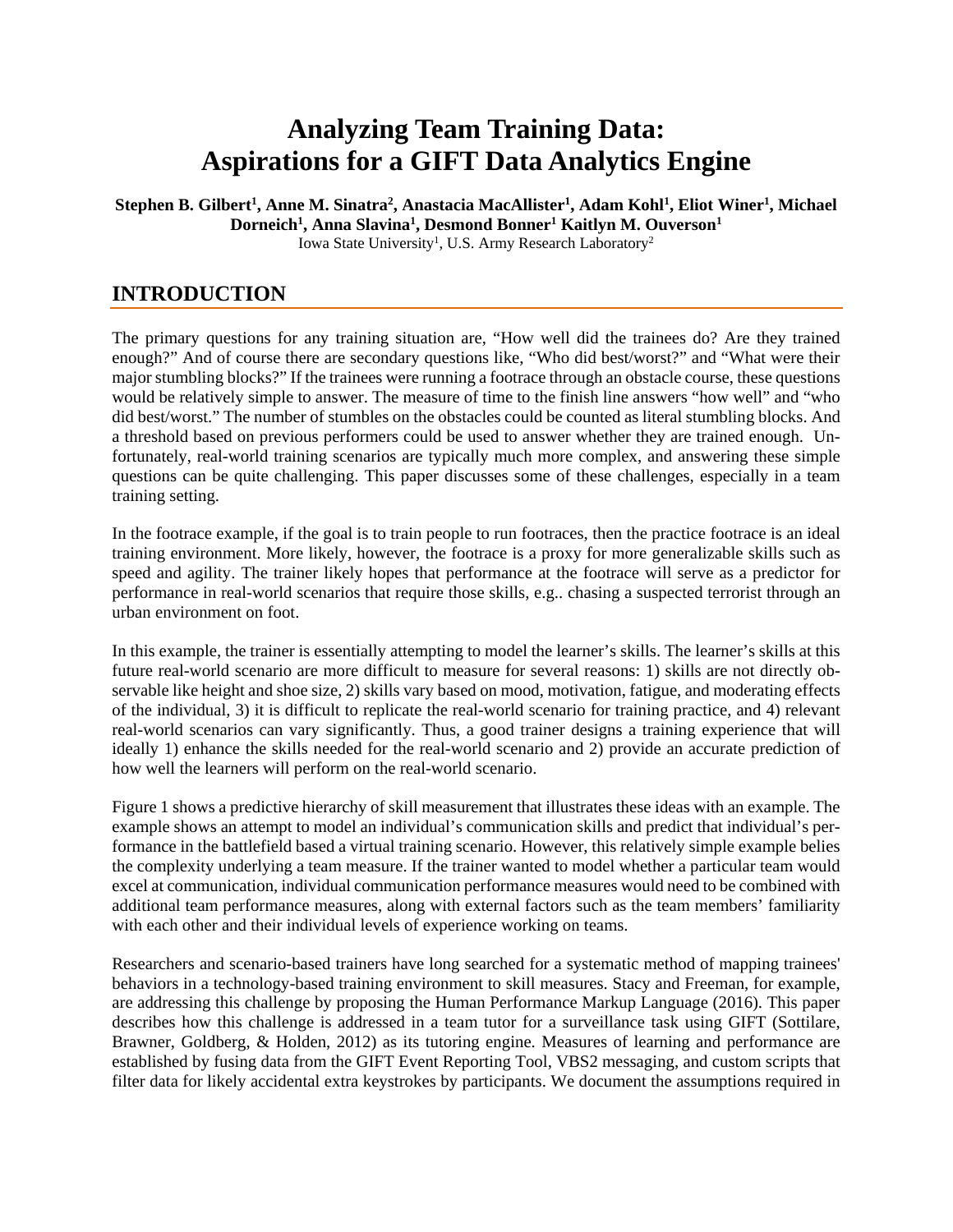this tutor to infer conclusions about learning procedural task skills and abstract team skills from specific behavioral markers.



<span id="page-1-0"></span>**Figure 1: Predictive Hierarchy of Skill Measurement. Concrete observable data at bottom serve as indicators of measures via metrics, rubrics, and formulas. The measures predict skills that can't be directly observed in a practice environment, which is designed to identify skills that will apply in the real world. Many validity assumptions are required. Examples provided at right of hierarchy.** 

**Note: for the purpose of this paper, this hierarchy omits self-report data such as surveys.**

### **BACKGROUND: THE SURVEILLANCE TASK**

The Surveillance Task is a simple two-person training scenario that was developed as an initial military-relevant testbed to explore intelligent tutoring systems for teams. The primary training objective of the task is building efficient communication behaviors between the two team members. This task uses Virtual Battlespace 2 (VBS2) as the game engine, and GIFT as the tutoring engine. Each team member stands atop a building and conducts surveillance of a 180 degree zone: Member 1 takes the west 180-degree zone, and Member 2 takes the east zone (see [Figure 2\)](#page-1-1). During the scenario, enemies (OPFOR) appear from behind walls throughout the environment and move from place to place, sometimes leaving one zone and entering the other. There are two



<span id="page-1-1"></span>**Figure 2: Aerial view of Surveillance Task. Team members (blue M's) alert each other if an enemy (red diamond) moves between zones.**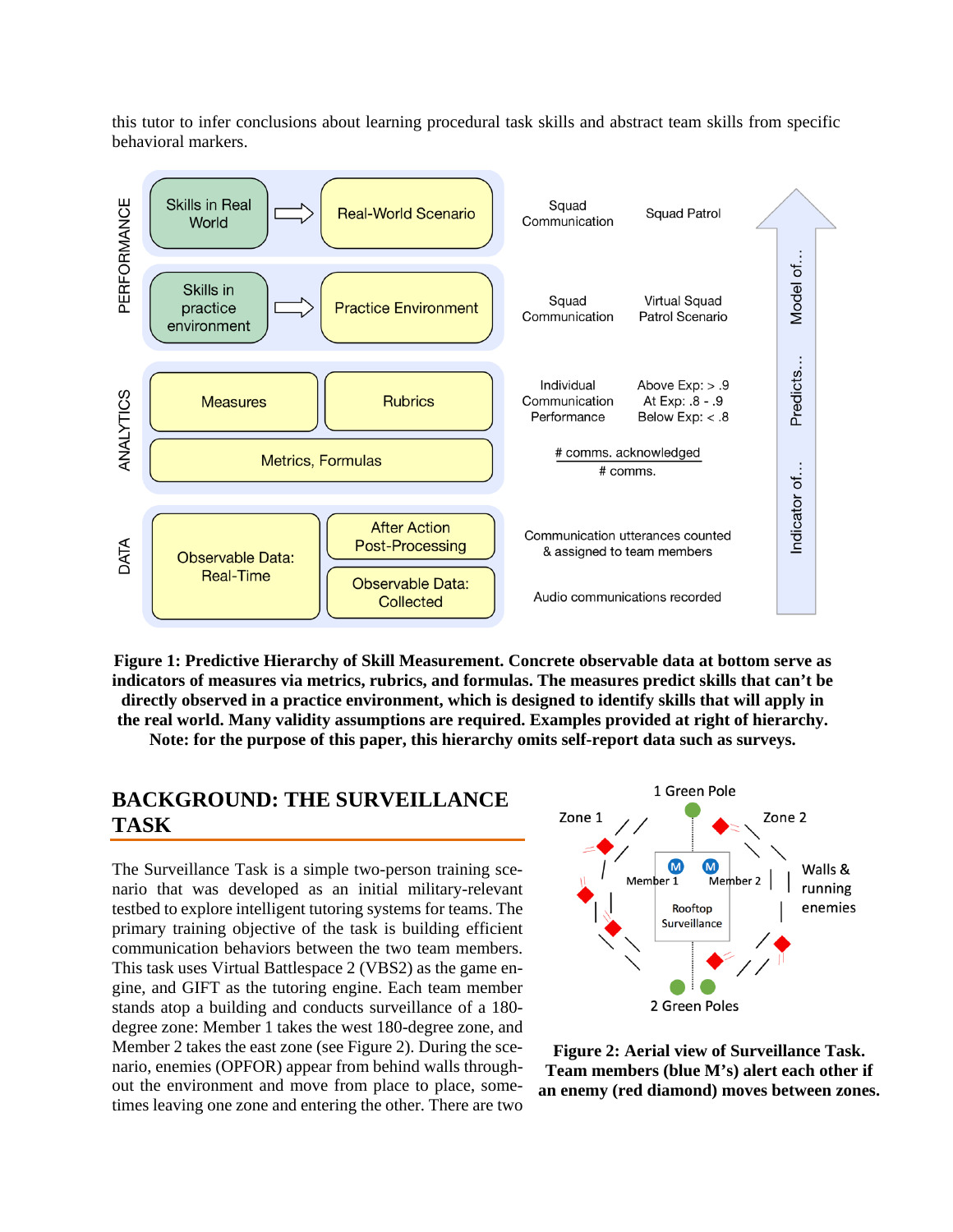zone boundaries: one by the single green pole, and one by the double green pole. Approximately 50 OPFOR are involved, and the task requires five minutes to complete, growing in difficulty. Participants first watch a 3.5 minute training video, and then a 5-minute practice session. Then they did four consecutive trials.

[Figure 3](#page-2-0) shows the screen that a learner might see in the Surveillance Task, with a portion of Zone 1 in view at right (along with the single green pole), and GIFT feedback appearing at left. Team members sit in separate closed offices, each with a computer and an open audio channel for communication.



<span id="page-2-0"></span>**Figure 3: This screenshot of the Surveillance Scenario Tutor shows Team Member 1 looking toward the boundary with one green pole (shown slightly right of center). The team members pan back and forth to observe their full zones. Enemies (OPFOR) run out from behind walls. Team members alert each other if an enemy crosses zone boundaries. GIFT provides feedback at left.**

Team members in the Surveillance Task have three duties, or subtasks. Participants' instructions are included below based on the IRB-approved study protocol. The ITS feedback reinforces these instructions.

### *TRANSFER*

- Whenever an enemy entity (OPFOR) is spotted moving towards the edge of your zone, indicate to your teammate that an OPFOR is approaching.
- You must inform your teammate if the OPFOR is approaching from the side with 1 POLE or from the side with 2 POLES.
- You do this by verbally communicating to your teammate as well as pressing the 1 or 2 key, corresponding to the 1 POLE or 2 POLES boundary.
- If there are multiple OPFOR moving towards the same pole you may indicate their number verbally but you must press the appropriate transfer key (1 or 2) for EACH OPFOR.

### *ACKNOWLEDGE*

- Whenever an OPFOR is transferred to you by your teammate you must acknowledge this communication by pressing the E key.
- Transfers should be acknowledged as soon as they are communicated.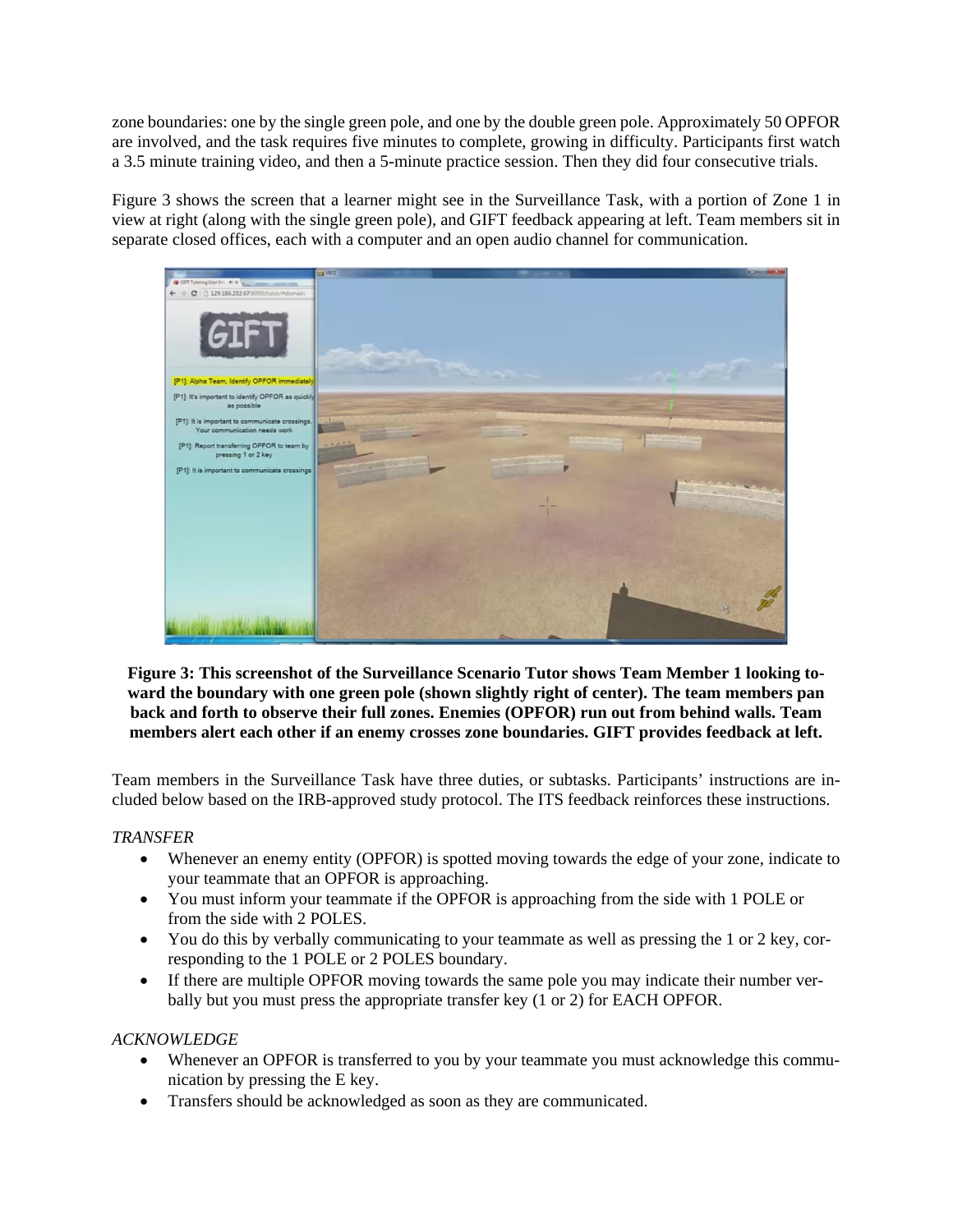• If multiple transfers are communicated, EACH transfer must be acknowledged.

### *IDENTIFY*

- Whenever an OPFOR has transferred from your teammate's zone to your zone, you must indicate that you have seen the OPFOR by pressing SPACEBAR.
- OPFOR entering your zone from the other zone must be identified even if they were not transferred to you by your teammate.
- EACH OPFOR must be identified individually.
- Do not identify OPFOR that have not crossed into your zone yet.

These instructions reveal that the observable data we can gather from participants consists of a keystroke log with time stamps for the keys 1, 2, E, and spacebar, along with recorded audio of verbal utterances. The observable data we can log from the software consists primarily of the location of OPFOR as they run. Evaluation condition code was written for GIFT for each of these subtasks, so that the software can also offer us derivative data of performance evaluations such as Above Expectation, At Expectation, and Below Expectation at any moment in time.

After running participants in this training task, we wanted to ask research questions such as:

- How well did each participant perform with the Transfer, Acknowledge, and Identify subtasks?
- How well did the team of participants do, particularly at communication overall?
- How does each team compare with other teams?
- Did the feedback affect their performance?

To answer any of the these questions, we defined our terms, putting metrics, formulas, measures, and rubrics (ala [Figure 1\)](#page-1-0) together to measure constructs such as performance and communication. The remainder of the paper describes this process.

The creation and experimental use of the Surveillance Task has been described in more detail elsewhere [\(Bonner, Gilbert, et al., 2016;](#page-8-1) [Bonner, Slavina, et al., 2016;](#page-8-2) [Bonner, et al., 2015\)](#page-8-3), but it is worth noting that the Surveillance Task can serve as powerful research platform for exploring the impact of different forms of feedback (textual vs. auditory, positive vs. negative, team-focused vs. individual focused, etc.). Also, the task can be easily scaled in difficulty by adjusting the quantity and timing of the running OPFOR. That said, the platform will only be as powerful as the data analysis available to it, which we explore in the next section.

# **BACKGROUND: THE EVENT REPORT TOOL WITHIN GIFT**

GIFT records all the actions that take place within one of its tutors in log files. The Event Report Tool (ERT) in GIFT was initially developed to be able to extract data from the GIFT logs. As GIFT is a generalized framework that allows for courses to be used for instruction, research, and experiments, some flexibility is built into the ERT. When using GIFT for survey-based experimental data collection, the researcher can select Survey Results and merge files by Username or User ID. However, in order to examine more intricate performance and messages that were recorded in the logs by GIFT, often non-merged individual participant ERT outputs are necessary. When examining data for a single user, working with the ERT and organizing the data in a meaningful way can be challenging. When dealing with team data and multi-player data, it presents an even greater challenge keeping track of which action was done by which team member, and looking for patterns of interactions among team members.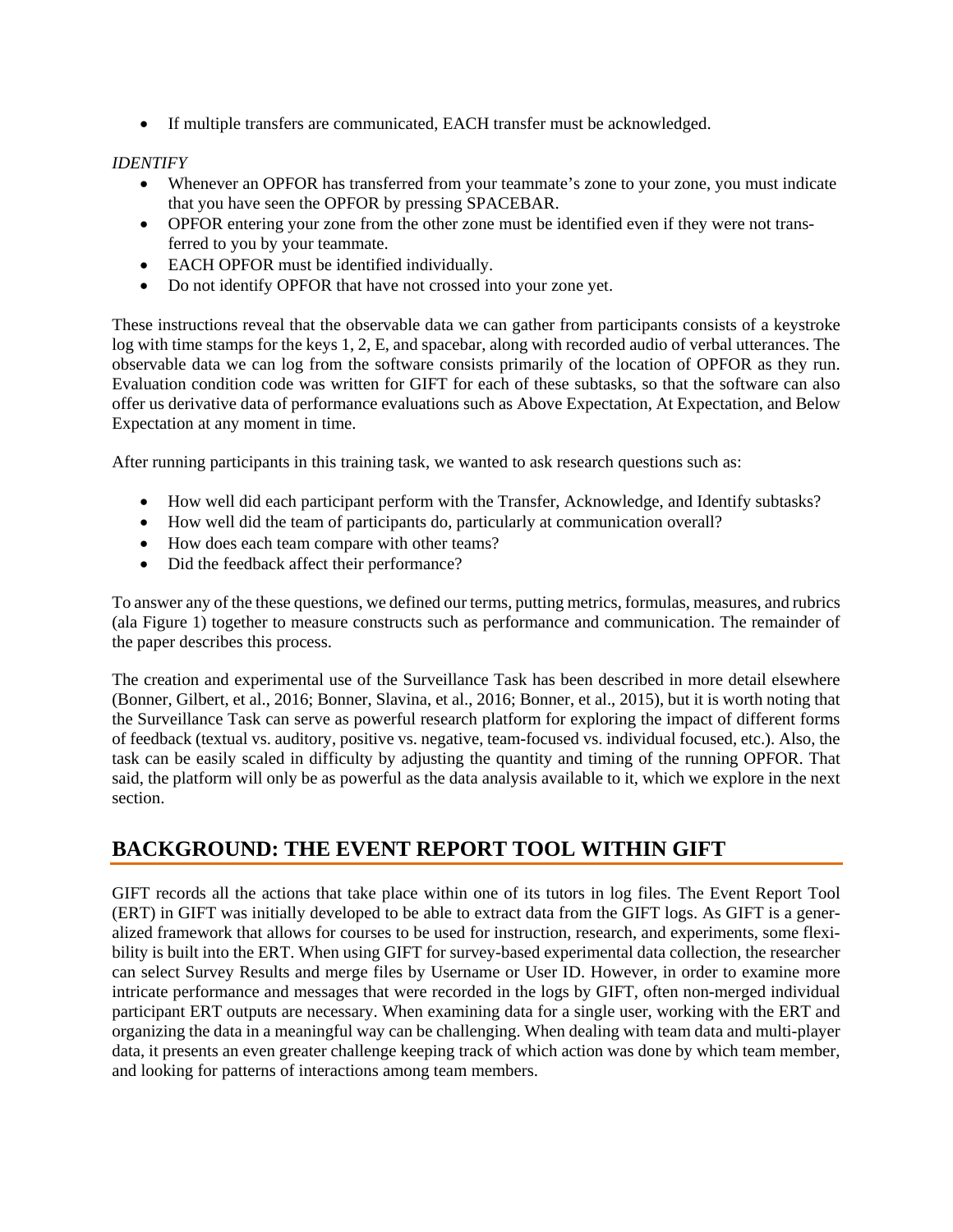The ERT ultimately needs a way to organize linked data and actions in such a way that a researcher or instructor can easily make sense of it after the fact, a way to create metrics, formulas, and rubrics that can help researchers create data for their measures. By expanding GIFT for teams, the output tools will ultimately need to be adjusted as well. The desktop version is shown in [Figure 4.](#page-4-0) As the tool continues to develop, it would be advantageous to consider adjustments that could support interrelated and team data. In order to analyze data from the current ERT, it is generally necessary to extract and clean the data manually or write code to do so. In terms of [Figure 1,](#page-1-0) the ERT provides the ability to extract the observable data (the lower section), but could benefit from analytics features that would allow the researcher to construct metrics, formulas, rubrics, and measures that could evaluate training constructs like individual performance and team performance.

While designing the domain and learner models can be difficult, we suggest that the process of designing the "analysis model" (containing the middle layers of Figure 1) can also be quite time consuming.

| Select Event Source(s)                       |                                                                                            |                                    |                                                                    |  |  |  |
|----------------------------------------------|--------------------------------------------------------------------------------------------|------------------------------------|--------------------------------------------------------------------|--|--|--|
|                                              | <b>Load Settings</b>                                                                       | Save Settings                      |                                                                    |  |  |  |
| output\logger\message                        | <b>Generate Report For</b>                                                                 |                                    |                                                                    |  |  |  |
| domainSession10_uld3_2016-10-14_15-19-46.log | domainSession10_uld3_2016-10-14_15-19-46.log, domainSession12_uld3_2016-10-24_09-35-56.log |                                    |                                                                    |  |  |  |
| domainSession12_uld3_2016-10-24_09-35-56.log | Select the Events of Interest                                                              |                                    |                                                                    |  |  |  |
| domainSession13_uld3_2016-10-27_16-30-40.log | $\Box$ ACK                                                                                 |                                    | Customize<br>Customize                                             |  |  |  |
| domainSession2_uld2_2016-08-10_15-34-46.log  | Course State                                                                               |                                    |                                                                    |  |  |  |
|                                              | Display AAR Tutor Request<br>Display Guidance Tutor Request                                |                                    | Customize<br>Customize                                             |  |  |  |
| domainSession5_uld2_2016-08-22_10-34-57.log  | Display Survey Tutor Reply                                                                 |                                    | Customize                                                          |  |  |  |
|                                              | Display Survey Tutor Request                                                               |                                    | Customize                                                          |  |  |  |
| domainSession7_uld2_2016-08-23_10-44-23.log  | Get Survey Reply                                                                           |                                    | Customize                                                          |  |  |  |
|                                              | Get Survey Request                                                                         |                                    | Customize                                                          |  |  |  |
| domainSession8 uld3 2016-09-28 16-53-29.log  | □ Initialize Domain Session Request ●                                                      |                                    | Customize                                                          |  |  |  |
| domainSession9_uld3_2016-09-30_12-33-09.log  |                                                                                            | □ Initialize Interop Connections ● |                                                                    |  |  |  |
| system_2016-08-10_15-32-54.log               | Customize the Default Columns                                                              |                                    |                                                                    |  |  |  |
| system_2016-08-22_10-24-36.log               | <b>Column Name</b>                                                                         | <b>Column Header</b>               |                                                                    |  |  |  |
|                                              | $\sqrt{}$ Time                                                                             | Time                               | $X \wedge V$                                                       |  |  |  |
| system_2016-08-23_10-01-48.log               | Domain Session Time                                                                        | DS_Time                            | 2 N V                                                              |  |  |  |
| system_2016-08-23_10-41-57.log               | √ Domain Session Write<br>Time                                                             | DS_Write_Time                      | 2 N                                                                |  |  |  |
| system_2016-09-28_16-52-40.log               | ✔ Event Type                                                                               | Event_Type                         | $\sqrt{2}$                                                         |  |  |  |
| system_2016-09-30_12-29-17.log               | √ User Id<br>$\overline{I}$ lleornamo                                                      | User ID<br>Lingranno               | <b>ZAVV</b><br>$\overline{\mathbf{v}}$ and $\overline{\mathbf{v}}$ |  |  |  |
| system_2016-10-14_15-17-42.log               | Exclude columns with no data                                                               |                                    |                                                                    |  |  |  |
| system_2016-10-24_09-34-33.log               | Merge By Column User Id                                                                    | $\checkmark$                       |                                                                    |  |  |  |
| system_2016-10-27_16-27-59.log               | Relocate duplicated merged columns to end                                                  |                                    |                                                                    |  |  |  |
| system_2016-11-07_14-34-53.log               | Sort By Column                                                                             | $\checkmark$                       |                                                                    |  |  |  |
|                                              | <b>Empty Cell Value</b>                                                                    |                                    |                                                                    |  |  |  |
| • output\logger\tools                        |                                                                                            |                                    |                                                                    |  |  |  |
| output\sensor                                | Report File Name EventReportTool.out                                                       |                                    |                                                                    |  |  |  |

<span id="page-4-0"></span>**Figure 4. The document selection screen (left) and report generation selection page (right) from the Desktop version of the ERT.**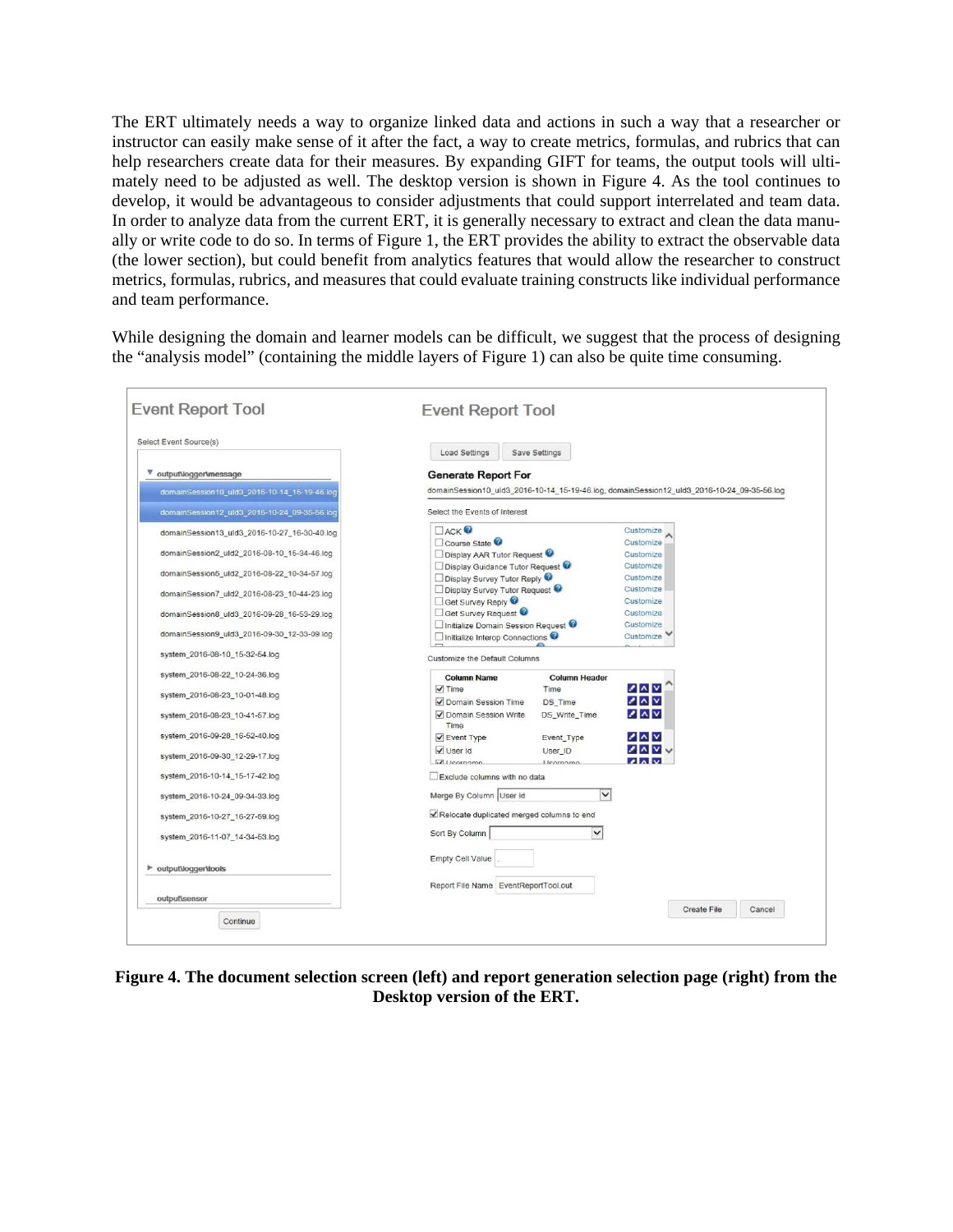# **DATA ANALYSIS FROM THE SURVEILLANCE TASK**

[Table 1](#page-5-0) shows some of the measures we wanted to use to analyze the Surveillance Task data and answer the research questions noted above. It is worth noting that while GIFT conditions have been programmed separately to give feedback based on real-time measures of performance, these measures are not always easily convertible to the measures we want for research questions. GIFT's data logging is primarily designed to log data to be post-processed with the ERT. However, the ERT focuses more on data extraction than on enabling data analytics via formulas, metrics, and measures. Therefore, the team developed a custom post-processing system in Python to create data using these analytic approaches [\(Figure 5\)](#page-6-0).

<span id="page-5-0"></span>

| <b>Construct</b>          | <b>Measure</b>                  | 1. Dutu Mcabarto, Mccrico,<br><b>Metric</b> | a I of manas for but veniunce Tust<br>Formula         | <b>Source</b>                                |  |
|---------------------------|---------------------------------|---------------------------------------------|-------------------------------------------------------|----------------------------------------------|--|
| Individual<br>Performance | <b>Transfer Rate</b>            | Percentage                                  | #Transfers                                            | Post-                                        |  |
|                           |                                 | transfers                                   | # OPFOR crossings                                     | processing                                   |  |
|                           | Acknowledge                     | Percentage<br>acknowledges                  | # Acknowledges                                        | Post-                                        |  |
|                           | Rate                            |                                             | #Transfers Rec'd                                      | processing                                   |  |
|                           |                                 | Percentage                                  | # Identifies                                          | Post-                                        |  |
|                           | <b>Identify Rate</b>            | Identifies                                  | # OPFOR Crossings                                     | processing                                   |  |
|                           | Identify                        | Average time to                             | $\Sigma_i^{opfor}$<br>$ ID\ time_i - Trans\ time_i  $ | Post-<br>processing                          |  |
|                           | Timing                          | Identify                                    | total OPFOR crossed                                   |                                              |  |
|                           | Verbal<br>Communication<br>Rate | Percent Verbal<br>Communications            | # verbal comms.<br># comm. keystrokes                 | <b>Behavioral</b><br>coding of<br>recordings |  |
| Team<br>Performance       | Team                            | Total                                       | # Identifies from both players                        | Post-<br>processing                          |  |
|                           | <b>Identify Rate</b>            | Percentage IDs                              | # OPFOR Crossings                                     |                                              |  |
|                           | Coordination                    | Percentage<br>Paired                        | # Trans - Ack Pairs                                   | Post-                                        |  |
|                           |                                 |                                             | # Total Transfers                                     | processing                                   |  |
|                           | Backup                          | Percentage IDs                              | # Identifies not transferred                          | Post-                                        |  |
|                           | Behavior                        | w/o Transfer                                | # OPFOR Crossings                                     | processing                                   |  |
|                           | Team<br>Communication           | Communication<br>Count                      | # communications total                                | Behavioral<br>coding of<br>recordings        |  |

|  |  |  | Table 1: Data Measures, Metrics, & Formulas for Surveillance Task |  |
|--|--|--|-------------------------------------------------------------------|--|
|  |  |  |                                                                   |  |

After individual participant data files were extracted from ERT in CSV format, they were grouped in team folders. Because each two-person team participated in four trials, there were eight CSV files in each folder. Each team folder could then be imported into the custom data analysis and visualization engine.

At first, post-processing was not a seamless and repeatable process because the ERT did not produce clean interpretable data for analysis. Even though the researcher now had access to information about each player's actions, the formatted CSV files did not provide an understandable representation of the data. They contained a mix of button presses, OPFOR zone states, feedback messages from the tutor, and performance assessments by GIFT. The heart of the custom data analysis engine was a method of structuring the data for each team member to encompass all events needed for metric creation.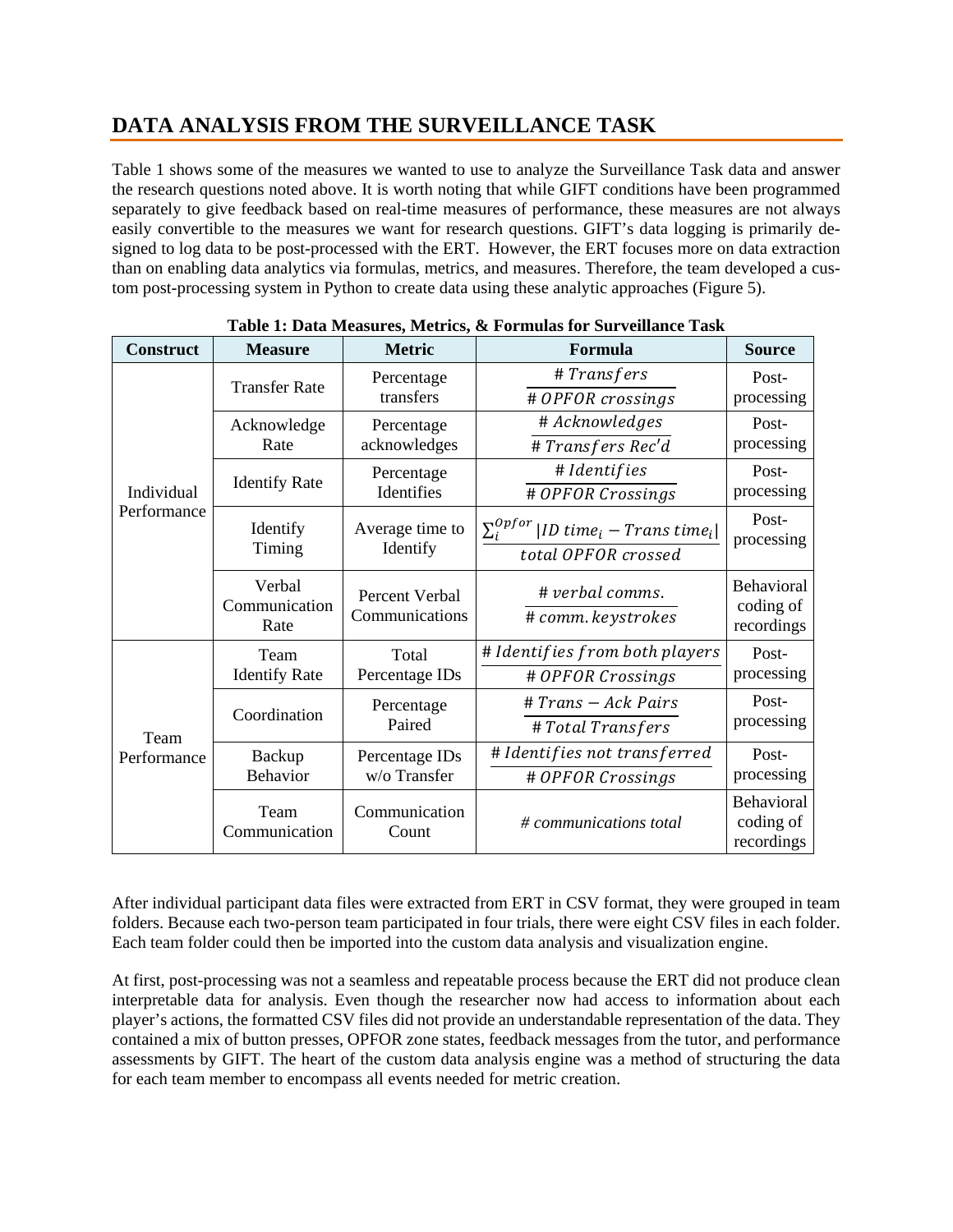

<span id="page-6-0"></span>**Figure 5: Flowchart of data analysis for the Surveillance Task. Participant key presses are combined with OPFOR position data in GIFT and logged. Data extracted from ERT and processed by a Python-based analysis engine to rearrange data for analysis on a team basis. Green boxes represent custom software development for the Surveillance Task. At lower left are example outputs created for Microsoft Excel.** 

First, a team's participant log files were read into the python-based program and parsed by event type. Next, Team Factory class within the software assigned lists of each event type to the team. It's important to note each event contained its own time information, but Team Factory linked them together according to each task. Once parsed and stored, a Metric Manager class created Microsoft Excel spreadsheets containing the metrics and visualizations desired for research analysis. This custom analysis engine save the researchers hours of time by visualizing the data in ways that could be useful to analyze. Additional technical details about the custom data analysis and visualization engine are described elsewhere [\(MacAllister, et al., 2017\)](#page-8-4).

### **The Importance of Visualization**

As data analysis progressed, it became apparent that the "macro" measures shown in [Table 1](#page-5-0) were not sufficient to characterize the teams' behavior. Two teams with high Identify Rates, for example, might have very different performance overall. Some teams seemed anecdotally to have different "styles" that were recognizable by the research assistants who ran the participants themselves ("This team communicates a lot" vs. "The team is dominated by one person," etc.), but these patterns or styles were not appearing in the data. The measures in [Table 1](#page-5-0) were too high in the Predictive Hierarchy shown in [Figure 1;](#page-1-0) we need to see more raw data about the OPFOR themselves. How did they move across the border, and how did the team members react during that movement?

To this end, timeline charts were created for each OPFOR (example shown in [Figure 6\)](#page-7-0) that illustrated the zone border crossing process of each OPFOR. Consider that the zone crossing border had a red zone on each side, closest to the exact border, flanked by an orange zone on each side, further from the border, and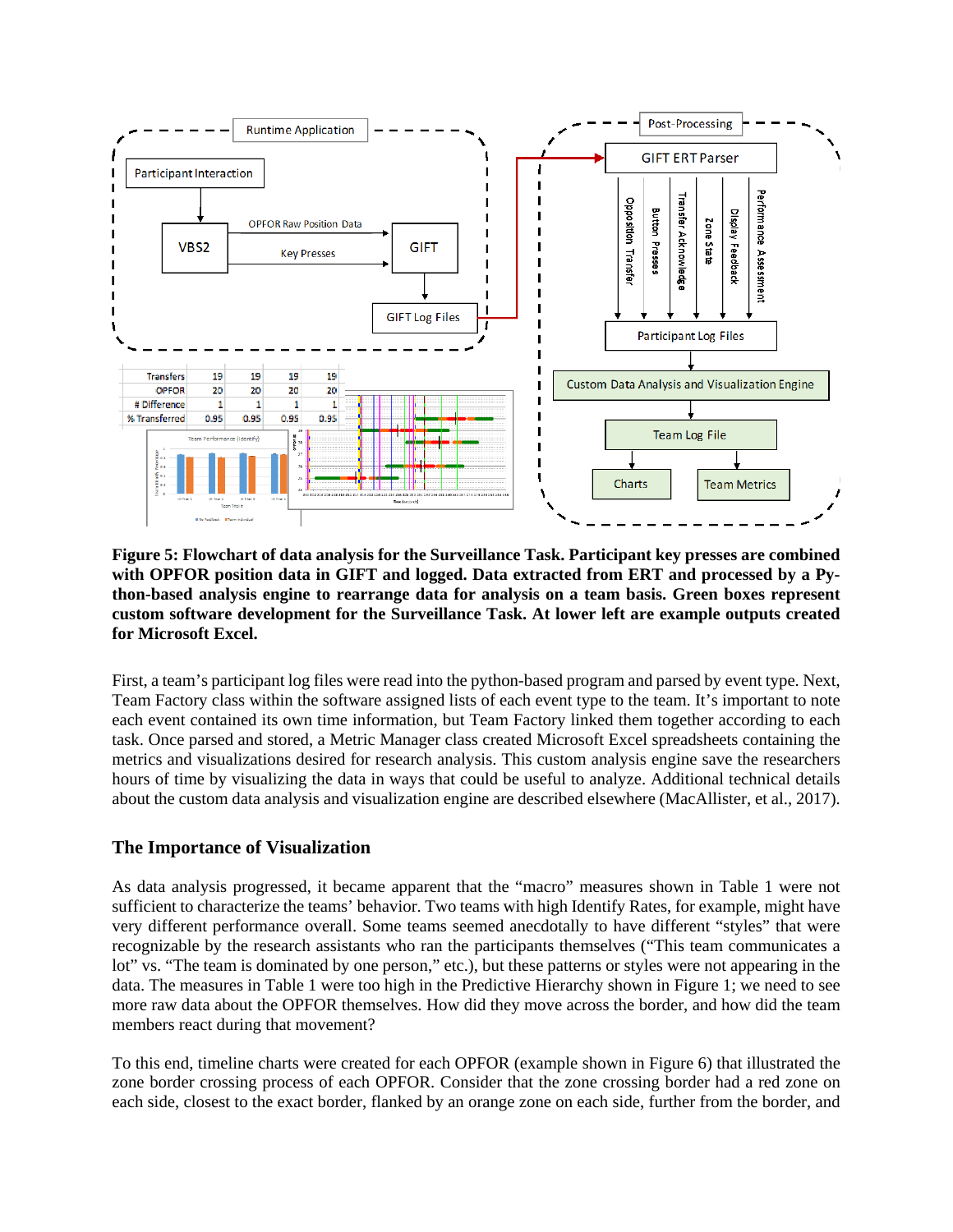a green zone on each side, furthest from the border. In the timeline diagram, horizontal bars with those colors are drawn when the OPFOR occupies those zones. The exact border is shown as a short vertical black line between the two red zones. Then, participant actions are indicated by vertical lines. In the ideal performance, there is a Transfer, then an Acknowledge, and then an Identify, all with appropriate timing. When this timing occurred, striped lines were indicated.



<span id="page-7-0"></span>**Figure 6: Excerpt of Timeline Chart showing multiple OPFOR paths across the zone borders (horizontal stripes with the border as a short vertical black line). In this figure, five OPFOR cross the boundary at approximately the same time, presenting high cognitive load for participants. Team member Transfer, Acknowledge, and Identify actions are shown as vertical lines. When actions are well-timed, they are designated as "pairs" with striped lines.** 

It was at this point in the analysis that one of the key difficulties of our Surveillance Task design arose to pose an especially onerous challenge in data analysis. It is not clear, for example, when a group of OPFOR are crossing the border, and a participant indicates *Identify* three times, which Identify action maps to which OPFOR. Sometimes it is obvious from the timing, but oftentimes not, because it is precisely when the task gets stressful with many OPFOR that participants begin to omit actions. Thus, it can be difficult to map actions to OPFOR when there are, say, five OPFOR and only three Identifies. Or, if a participant is particularly prone to accidentally pressing keys multiple times when only one press is intended, e.g., during the heat of a high cognitive load task, should the parser flag the later presses as extra or the initial presses?

To address these challenges, the research team developed Data Analysis, Labeling & Interpretation (DALI) Rules for these timeline diagrams. Using these rules, three human labelers were asked to assign every vertical line to an OPFOR or mark it as extra for 10% of the data. Once interrater reliability was established, one rater continued to mark the rest of the data. The DALI rules had clarifications of how to resolve ambiguities, like "If you have 2 Green lines, as long as they're both after the pink and blue lines, accept the first green and mark the 2<sup>nd</sup> green as Extra." This approach led to hand labeling as shown in [Figure 7.](#page-8-5) Once the labels were placed, data could be added to an Excel sheet, and further automated processing could take place.

The research team was disappointed that manual labelling was required, and briefly attempted to automate the process. However, it was quickly discovered that the ambiguities of a border crowded with OPFOR led to such complicated software rules that it would actually be faster for the team the develop the DALI rules and manually label all 136 stripe diagrams (including some duplicate labeling by multiple raters to ensure good interrater reliability) than it would be to develop and carefully test software rules.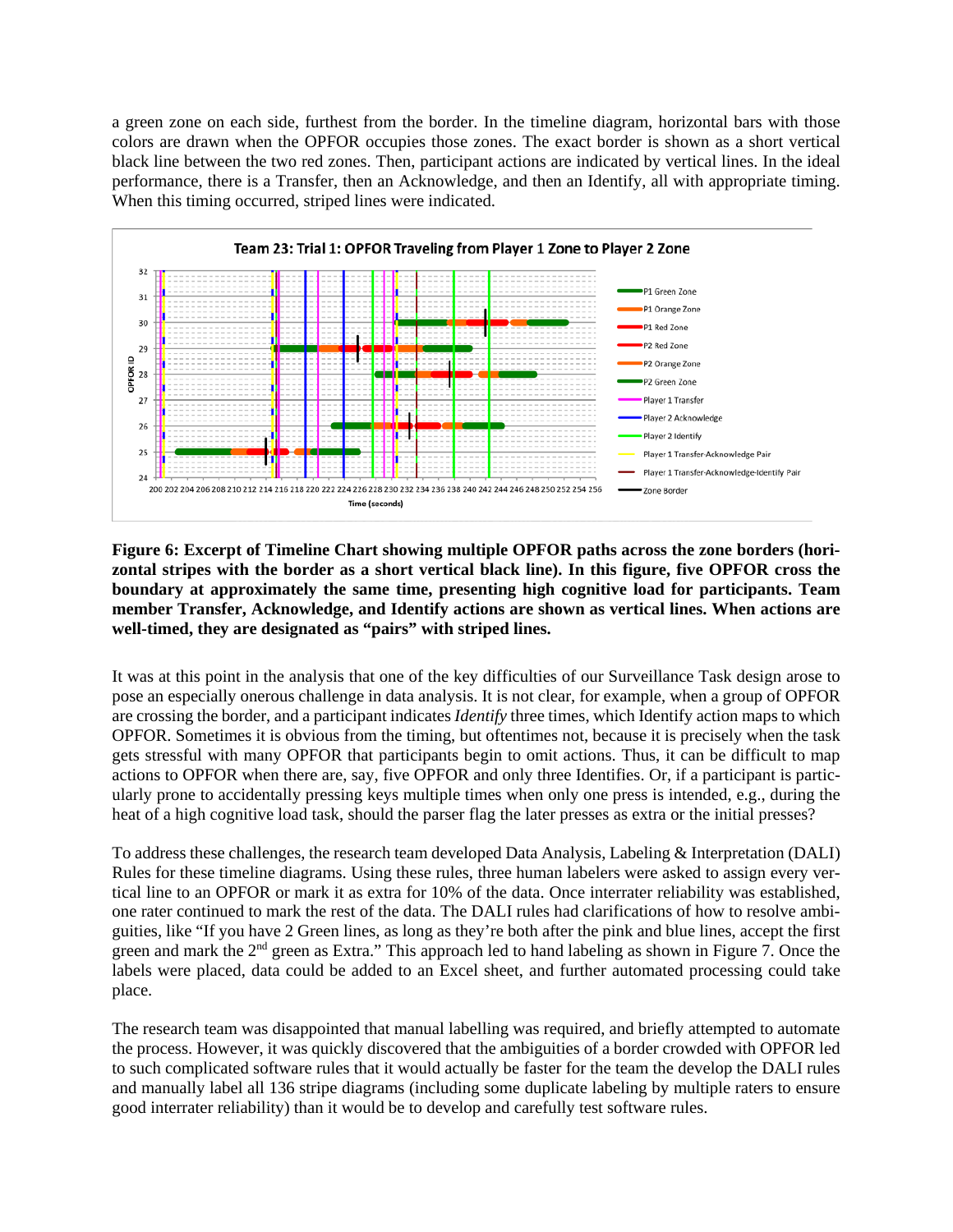

<span id="page-8-5"></span>**Figure 7: Hand-labeled pink, blue, and green vertical lines to map them to each OPFOR.**

Data analysis based on timelines and DALI rules is currently underway, and will ideally lead to better understanding of the team behavior. These more detailed data will lead to team metrics such as **coordination timing** (how quickly one teammate responds to the other), **coordination symmetry** (whether each teammate responds equally quickly to the other), **team style** (unique transfer-acknowledge-identify timing patterns that we have noticed anecdotally can make teams identifiable), and **team cognitive capacity** (at what point are there too many OPFOR for a team). These more detailed metrics will be much more informative than the Table 1 Macro Metrics. We look forward to describing these results in a future paper.

# **CONCLUSIONS AND RECOMMENDATIONS FOR GIFT**

This case study of data analysis of a team tutor illustrates the significant challenges of analyzing complex team data, even for what seems like a relatively simple task from the participants' perspective. As demonstrated, the full spectrum of predictive data analytics and interpretation (al[a Figure 1\)](#page-1-0) was needed to evaluate the result of the Surveillance Task. The authors conclude that a system for complete end-to-end assessment of a team's team skills and task skills based on members' performance in a simulation will indeed need to draw on the full predictive hierarchy of skill measurement. The specific elements in the hierarchy may differ by team scenario, but elements at each of the three main levels of the hierarchy (data, analytics, performance) will need to be present for team assessment.

As described above, GIFT currently has no tools for data analytics and visualization. This lack could point to a future vision of a GIFT InfoVis module, or to not reinvent the wheel, perhaps GIFT could create APIs that allow easy movement of data to Tableau, R, and other visualization tools. In addition, as described in the section about the ERT, it will be critical for team tutoring in the future for GIFT to allow data from multiple team members to be affiliated for easy analysis.

# **REFERENCES**

- <span id="page-8-1"></span>Bonner, D., Gilbert, S., Dorneich, M. C., Winer, E., Sinatra, A. M., Slavina, A., et al. (2016). *The Challenges of Building Intelligent Tutoring Systems for Teams.* Paper presented at the Human Factors & Ergonomics Society (HFES) Annual Meeting, Washington, D.C.
- <span id="page-8-2"></span>Bonner, D., Slavina, A., MacAllister, A., Holub, J., Gilbert, S., Sinatra, A. M., et al. (2016). The Hidden Challenges of Team Tutor Development. In R. Sottilare & S. Ososky (Eds.), *Proceedings of 4th Annual GIFT Users Symposium (GIFTSym4)* (pp. 49-60): U.S. Army Research Laboratory.
- <span id="page-8-3"></span>Bonner, D., Walton, J., Dorneich, M. C., Gilbert, S. B., Winer, E., & Sottilare, R. A. (2015). The Development of a Testbed to Assess an Intelligent Tutoring System for Teams. In *Proceedings of the Workshops at AIED 2015*. Madrid, Spain.
- <span id="page-8-4"></span>MacAllister, A., Kohl, A., Gilbert, S., Winer, E., Dorneich, M., Bonner, D., et al. (2017). *Analysis of Team Tutoring Training Data*. Paper presented at the MODSIM World 2017, Virginia Beach, VA.
- <span id="page-8-0"></span>Sottilare, R., Brawner, K. W., Goldberg, B. S., & Holden, H. K. (2012). The Generalized Intelligent Framework for Tutoring (GIFT).